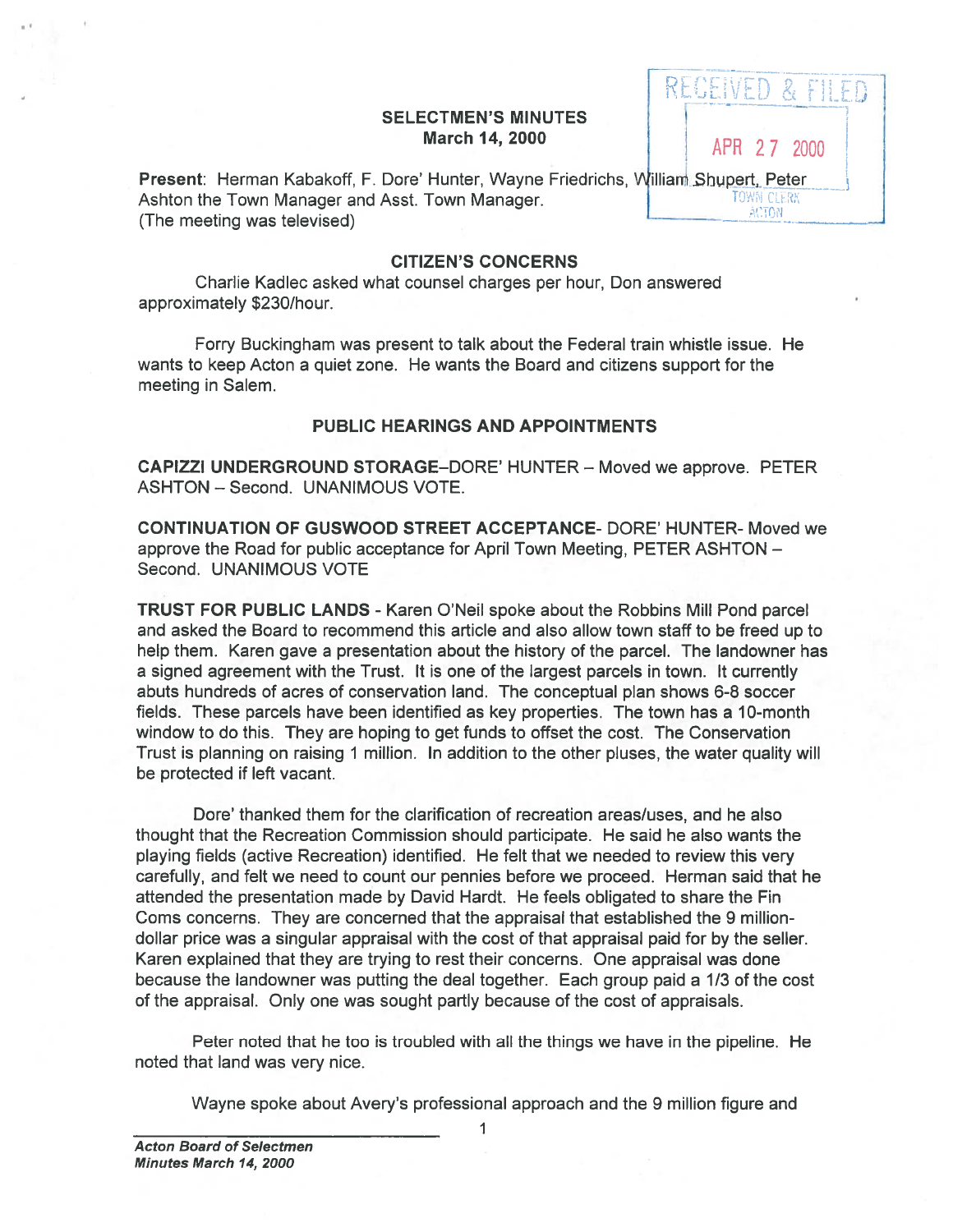had <sup>a</sup> lot of faith in the appraisal.

Dore' said he was comfortable with one appraisal as we were not paying the full <sup>9</sup> million. He felt we could commission an appraisal to compare.

Charlie Kadlec asked the Board to look at this as <sup>a</sup> business deal and felt it was <sup>a</sup> lot of money and it would not be that simple to develop. He felt <sup>a</sup> goo<sup>d</sup> portion would remain green any way.

Dore' said that the appraiser has to appraise in the best highest use.

Bill Mullin as <sup>a</sup> member of the Acton Conservation Trust noted he has been involved with two other large land purchases while the served on the Board of Selectmen. He asked about money and one thing he said you can't argue, once it is developed its gone.

Trey noted that the Board is in receipt of fiscal materials before them. He is going to suppor<sup>t</sup> the purchase of this property, he feels we, as <sup>a</sup> Board will have to suppor<sup>t</sup> the police and high school construction and improvements also.

Dore' wanted to discuss these issues at the next meeting with regard to the financial impact and shifting of development to North Acton.

The Town Manager was asked to involve the Finance and School Committee's and pu<sup>t</sup> on the next agenda and invite them to attend.

## SELECTMEN'S BUSINESS

SPECIAL TOWN MEETING WARRANT- DORE' HUNTER — Moved' to Void the proported actions at the March 9, 2000, 7:25 a.m. meeting when he left the meeting. WAYNE FRIEDRICHS - Second. UNANIMOUS VOTE

DORE' HUNTER -Moved that the draft minutes of the 0700 Hours, 9, March 2000 Special Selectmen's meeting be amended as follows (Copy attached). HERMAN KABAKOFF - Second. Motion with drawn by Dore'.

HERMAN KABAKOFF - Moved to close the warrant for the Special Town Meeting. -DORE' HUNTER — Second. UNANIMOUS VOTE.

Wayne said that they had received <sup>a</sup> lot of information in the extra information tonight and he was not ready to recommend any article at this time.

DORE' HUNTER - Moved not to recommend the first Article TREY SHUPERT — Second. UNANIMOUS VOTE

Peter said he has spoken with Chris Tolley and they have discussed the articles and didn't feel that they would suppor<sup>t</sup> in this form.

Don noted that the petitioner asked that the Board vote to defer at this time. Peter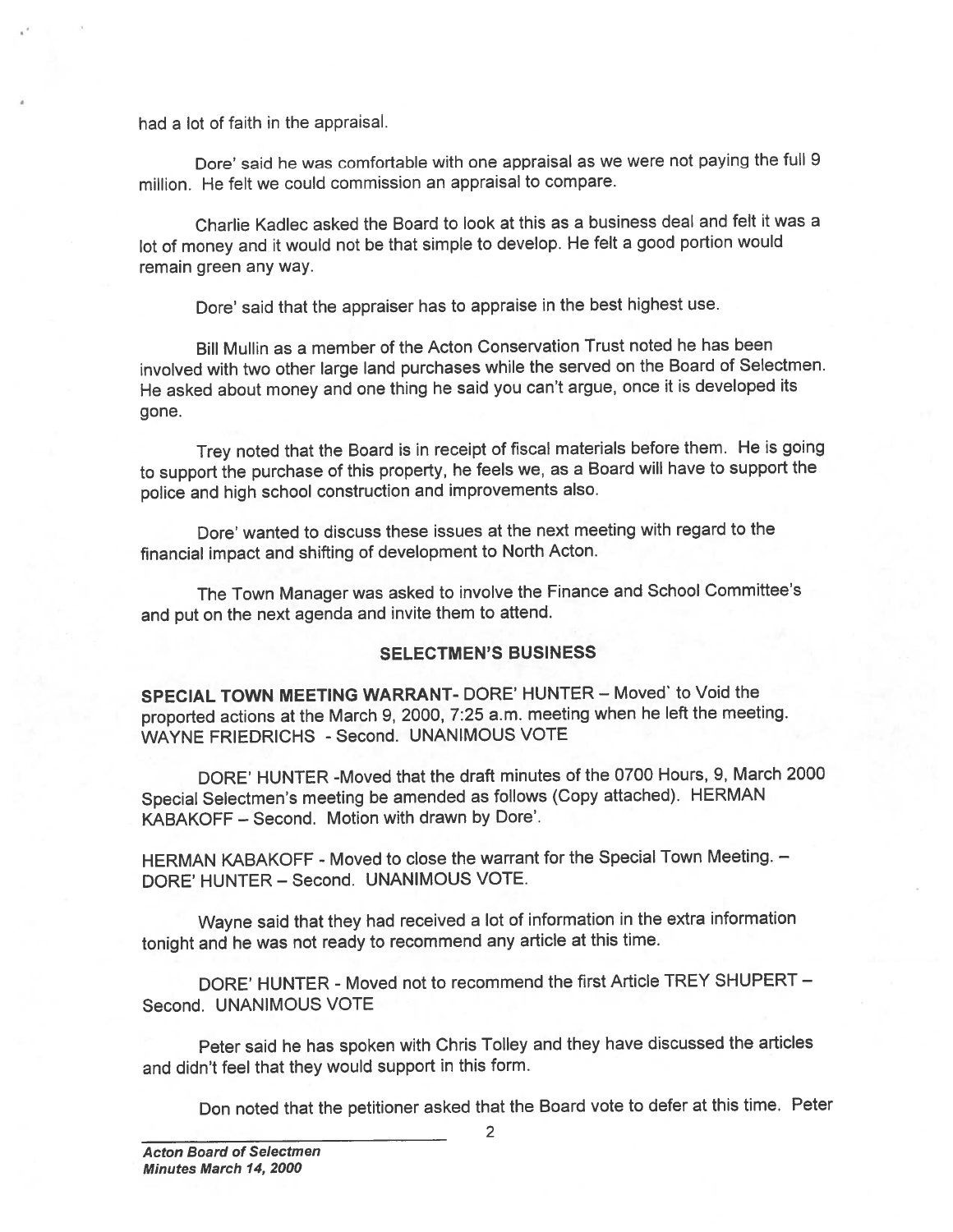suggested that the petitioner withdraw. However the written release would have to be obtained from each signatory.

Charlie Kadlec asked how it would work to take no action at the Special Town Meeting on the articles. It was noted that it could be done. He said that we should review it before Town Meeting.

Peter asked in the event they went before the meeting, and it was voted down would we then have to wait <sup>2</sup> years before it could be deliberated or brought back. Don Johnson said that the article could not come back for 2 years unless it contains <sup>a</sup> favorable comment from the Planning.

Wayne said we should pu<sup>t</sup> <sup>a</sup> defer recommendation. Peter said he feels that he could not suppor<sup>t</sup> any of the articles. Trey also said that he would not vote for the articles as outlined in his E-mail last week. Zoning by citizen petition is dangerous for this community. It is wrong, we should oppose and go to the EDC and Planning to work with the citizens and come back to the next Annual meeting to do it right.

Wayne agree<sup>d</sup> and said we are taking it very seriously and he could not vote to recommend in the package they are in.

Dore' noted that every citizen article brought forward should come to Town Hall and we will help to pu<sup>t</sup> it in the form required.

Wayne said he is favor of every thing but he is scared to death to make zoning changes that are not reviewed for unintentional consequences. He wants it done right.

Counsel felt that the petition received did not contain language that could be contained in the motion. However, the Board could take this article forward as <sup>a</sup> stand alone if they so desired.

DORE' HUNTER - Moved to Not Recommend Article 4— PETER ASHTON — Second. UNANIMOUS VOTE.

DORE' HUNTER — Moved to defer on Articles 2 and 3. HERMAN KABAKOFF — Second. UNANIMOUS VOTE.

Peter said that these are two of the articles that he questioned Chris Tolley on. At least one of the major landowners in town might move forward with <sup>p</sup>lans and he cautioned the Board about this.

Dore' apologized for the uncivilized manner in which he left the meeting on the 9th, but he felt he had no other way to end the meeting.

Charlotte Sagoff asked why the meeting was <sup>a</sup> 7:00 a.m. Herman said that the Board had <sup>a</sup> discussion at their February Board meeting discussed the statutory timing so that it could be scheduled within the Annual. The  $9<sup>th</sup>$  provided the 48-hour notice requirement for posting at 7:00 a.m. and at that time, the warrant would be closed and the suggested that the petitioner withdraw.<br>
obtained from each signatory.<br>
Charlie Kadlec asked how it wo<br>
Meeting on the articles. It was noted it<br>
it before Town Meeting.<br>
Peter asked in the event they w<br>
would we then have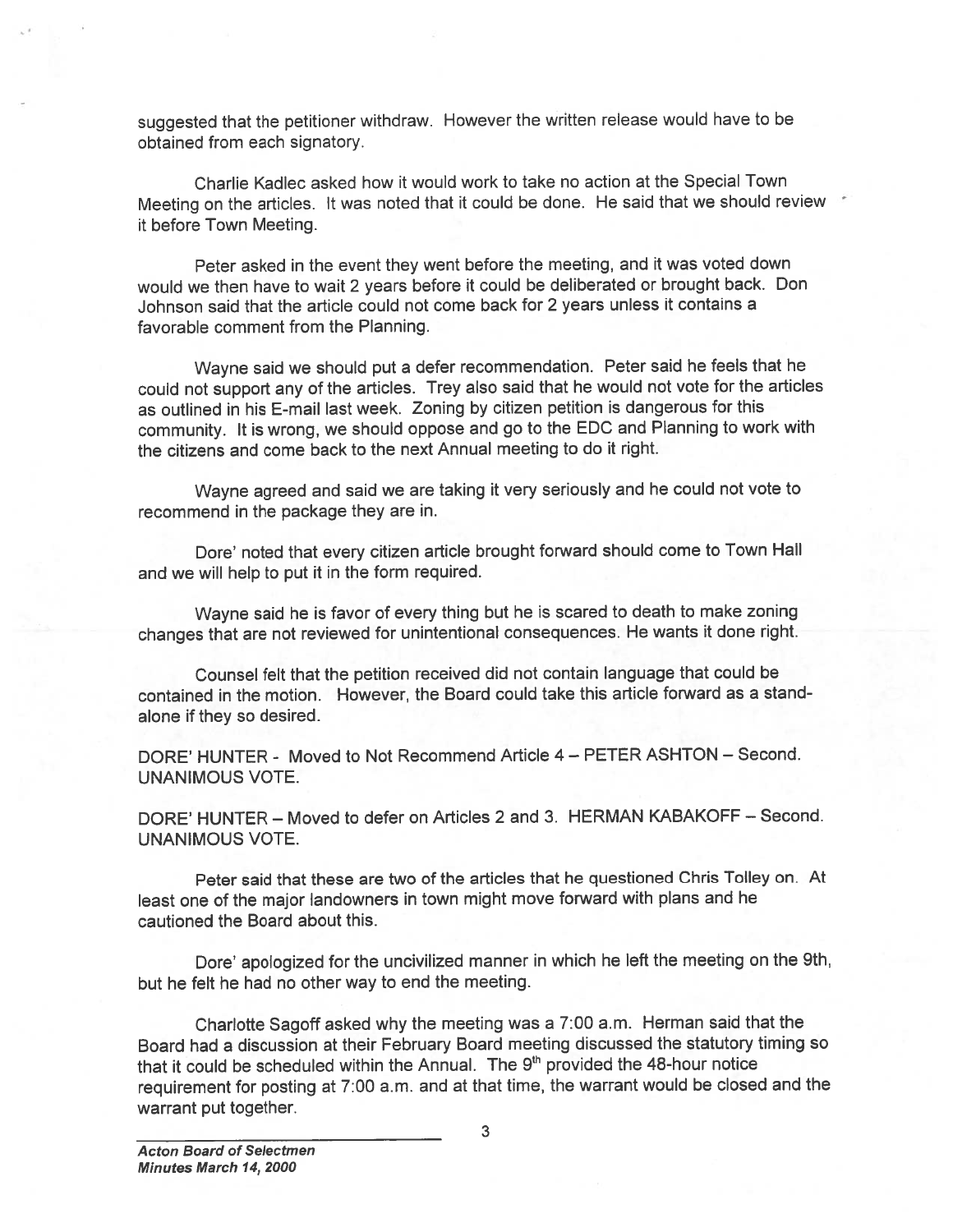Charlie Kadlec wanted to spea<sup>k</sup> about the accusation that the open meeting law had been violated. This was based on the name of the League of Women Voters, which flatly accused the chair of violating the law.

Dore' said that he came back to Town hall to pick up HDC information, and found that the article regarding drive-through had been added even though the members not present, and the board as <sup>a</sup> whole had previously disapproved of the addition, and that is why he left the meeting. Herman said he was the person that brought the ill-advised article. Herman said he made <sup>a</sup> mistake in retrospect and he felt it was politically ill advised and he recognized that he had tried before and this was <sup>a</sup> mistake of judgement with goo<sup>d</sup> intention and apologized. He said he has gotten the message and he has apologized. However, he did not do any thing illegal. Dore' said his apology was honorable and wanted to pu<sup>t</sup> the issue to rest and move on.

Wayne said that he was the other Selectman involved and he said he knew it would be overturned tonight. He was concerned that the Board was not supportive the Chairman. Wayne too apologized.

Peter asked if the apology was just for the Board. Herman said no; it was for the entire town. Peter said the real concern he has is that when he has served on boards, he relied on being approached fairly. Peter felt that there was an attempt to bring forward an Article that they as <sup>a</sup> board had voted not to.

Ann Chang described that <sup>a</sup> Call to Action is the language of the LWV, and it is also only sent to members with e-mail addresses those were the only league members that received it. They made <sup>a</sup> mistake in the statement saying that the meeting was invalid. They were only interested in the democratic process.

Jim Walsh said he go<sup>t</sup> <sup>a</sup> copy of the E-mail from his wife. He said that he didn't like the fact that these actions were done by Selectmen with long terms on the Board and was disappointed.

Herman asked that the discussion of the meeting end and that be assured he has received the opinions of the citizens. He would like to declare this over and pu<sup>t</sup> to bed.

DORE' HUNTER - Moved to rescind the original vote to have the Special Town Meeting in the auditorium on the 10<sup>th</sup> and call the Special for the 11<sup>th</sup> in the auditorium. PETER ASHTON — Second. UNANIMOUS VOTE.

Herman asked about putting it on the third night since it may be <sup>a</sup> five-minute meeting. He suggested it be <sup>p</sup>laced before the Planning Articles. Dore' said that we could not say it would be five minutes.

DORE' HUNTER - Moved to re-close the warrant — TREY SHUPERT — Second. UNANIMOUS VOTE.

EAGLE SCOUT — Peter will represen<sup>t</sup> the Board.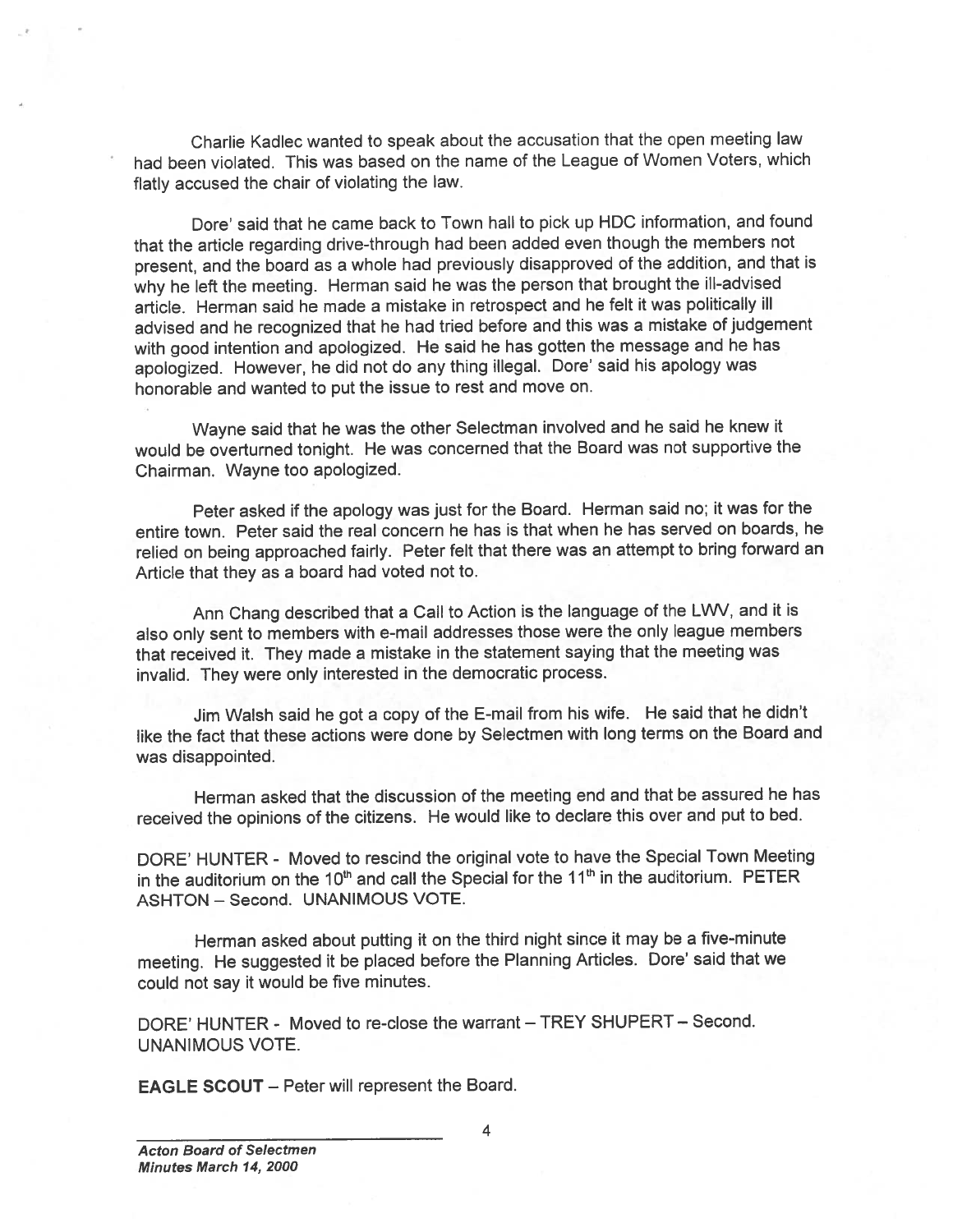PLANNING BOARD REPRESENTATIVE CAC- The Board reviewed the memo from <sup>p</sup>lanning regarding representatives to CAC.

PETER ASHTON — Moved to appoint Pat HaIm and Greg. Nieymski as Planning Board Reps. and moved to appoint Pam Harting-Barrat as the Selectmen's representative. DORE' HUNTER — Second. UNANIMOUS VOTE.

PETITION TO RE-NAME ELM STREET - Herman spoke about the request to have the Elm Street field renamed to honor Ted Christian the founder and supporter of now disolved Men's Base Ball League.

Dore' noted that the manager has <sup>g</sup>iven <sup>a</sup> negative recommendation. He does not think that this rises to <sup>a</sup> permanen<sup>t</sup> naming. Dore' didn't feel that it quite qualified.

Peter said after reading the materials it didn't sit well and agreed with Dore' at this point. It doesn't fit into the policy as written.

Herman said that he too felt it didn't qualify. He noted the legal battles as <sup>a</sup> result of use of the field.

Trey said if he looks at the policy it doesn't qualify, but he doesn't want to diminish his memory and suggests that perhaps <sup>a</sup> more meaningful action would be the naming the league in his memory. He suggested that Mr. Meyer ge<sup>t</sup> more people involved ge<sup>t</sup> <sup>a</sup> larger group to come back in to spea<sup>k</sup> with the Board.

#### OTHER BUSINESS

Peter said that he had reviewed the minutes of the October meeting which HDC requested be amended. He has reviewed the tapes. He has transcribed what Mr. Anderson said. HERMAN KABAKOFF — Moved to make the changes WAYNE FRIEDRICHS — Second. UNANIMOUS VOTE.

Dore' would like to sugges<sup>t</sup> that the Article <sup>25</sup> be pu<sup>t</sup> on the timed agenda for the next meeting and to invite HDC.

#### **CONSENT**

PETER ASHTON - Moved to approve with change to minutes adding "Peter" at the bottom of the first page. DORE' HUNTER- Second. UNANIMOUS VOTE.

#### TOWN MANAGER'S REPORT

**EXECUTIVE SESSION** 

Date

Clerk

**Christine Joyce** 

Acton Board of Selectmen Minutes March 14, 2000

5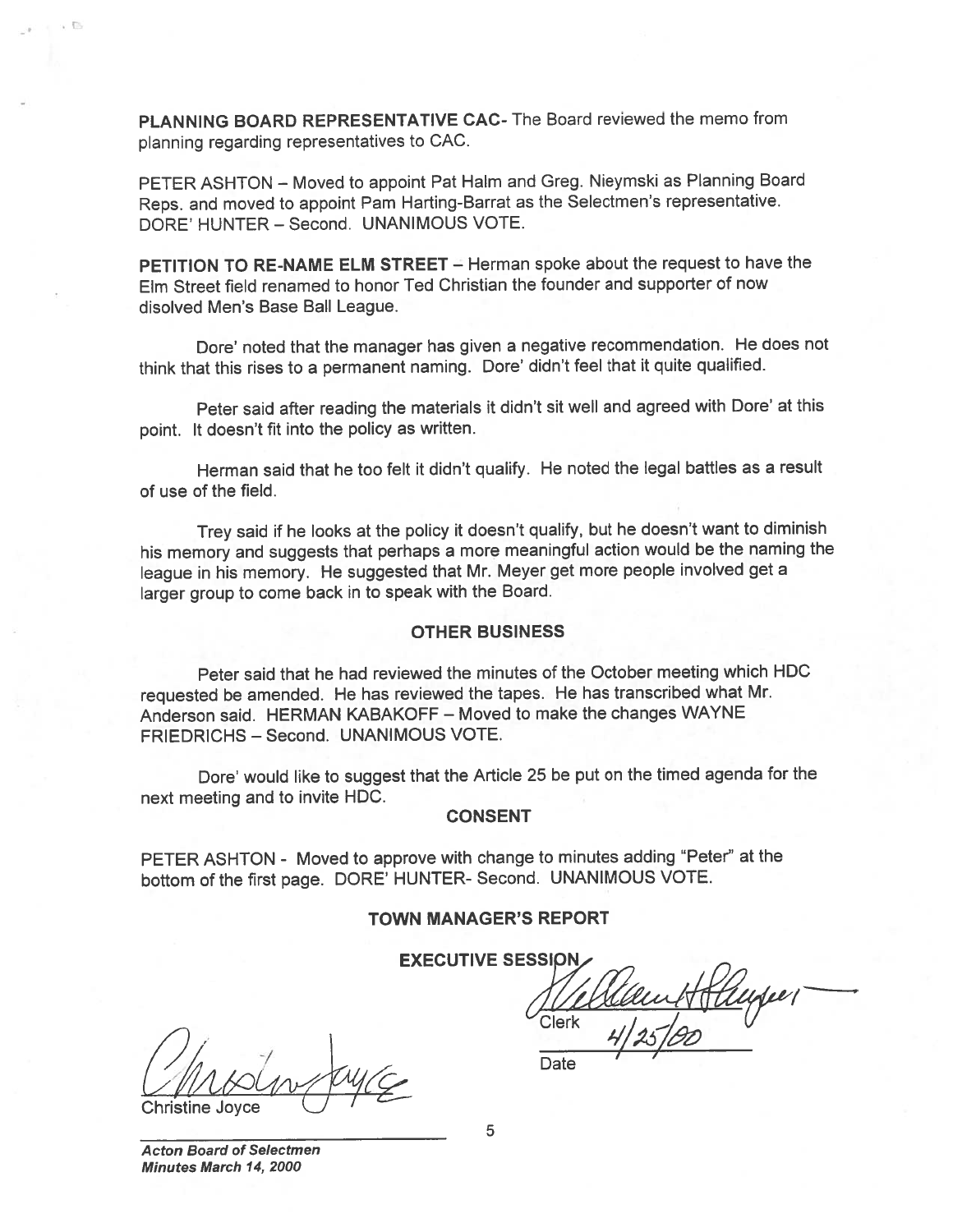March 10, 2000

TO: Board of Selectmen

FROM: Herman Kabakoff, Chairman

SUBJECT: Selectmen's Report

# AGENDA

# March 14, 2000 7:30 P.M. -Room 204

## I. CITIZEN'S CONCERNS

## II. PUBLIC HEARINGS & APPOINTMENTS

- 1. 7:31 ABOVE GROUND STORAGE LICENSE -CAPIZZI LANDSCAPING - 820 Main Street – CONTINUED FROM FEBRUARY 29, 2000 -Enclosed <sup>p</sup>lease find staff comments that reflect comments to the issues raised at the public hearing for Board review.
- 2.  $7:35$  Continuation of Street Acceptance Hearing Guswood in Lupine Path -Enclosed <sup>p</sup>lease find <sup>a</sup> memorandum from the Director of Municipal Properties and the builder, Bentley Builders,for Board action
- 3. 8:30 TRUST FOR PUBLIC LANDS

## III. SELECTMEN'S BUSINESS

4. SPECIAL TOWN MEETING WARRANT - Enclosed please find various materials in the subject regard.

5. EAGLE SCOUT COURT OF HONOR - Selectman needs to be assigned for the April 29<sup>th</sup> Court of Honor for Nathan G. Barr.

6. PLANNING BOARD REPRESENTATIVES TO CAC — Enclosed please find <sup>a</sup> memorandum from the Town Planner regarding the appointment of two new Planning Board Representatives to the Route <sup>2</sup> CAC, for Board action.

7. PETITION TO NAME ELM STREET FIELD — Enclosed please find the materials associated with this request, along with materials requested by the Board.

## 8. OTHER BUSINESS

## IV. CONSENT AGENDA

9. ACCEPT MINUTES — Enclosed <sup>p</sup>lease find the minutes for February 15, <sup>2000</sup> for Board approval.